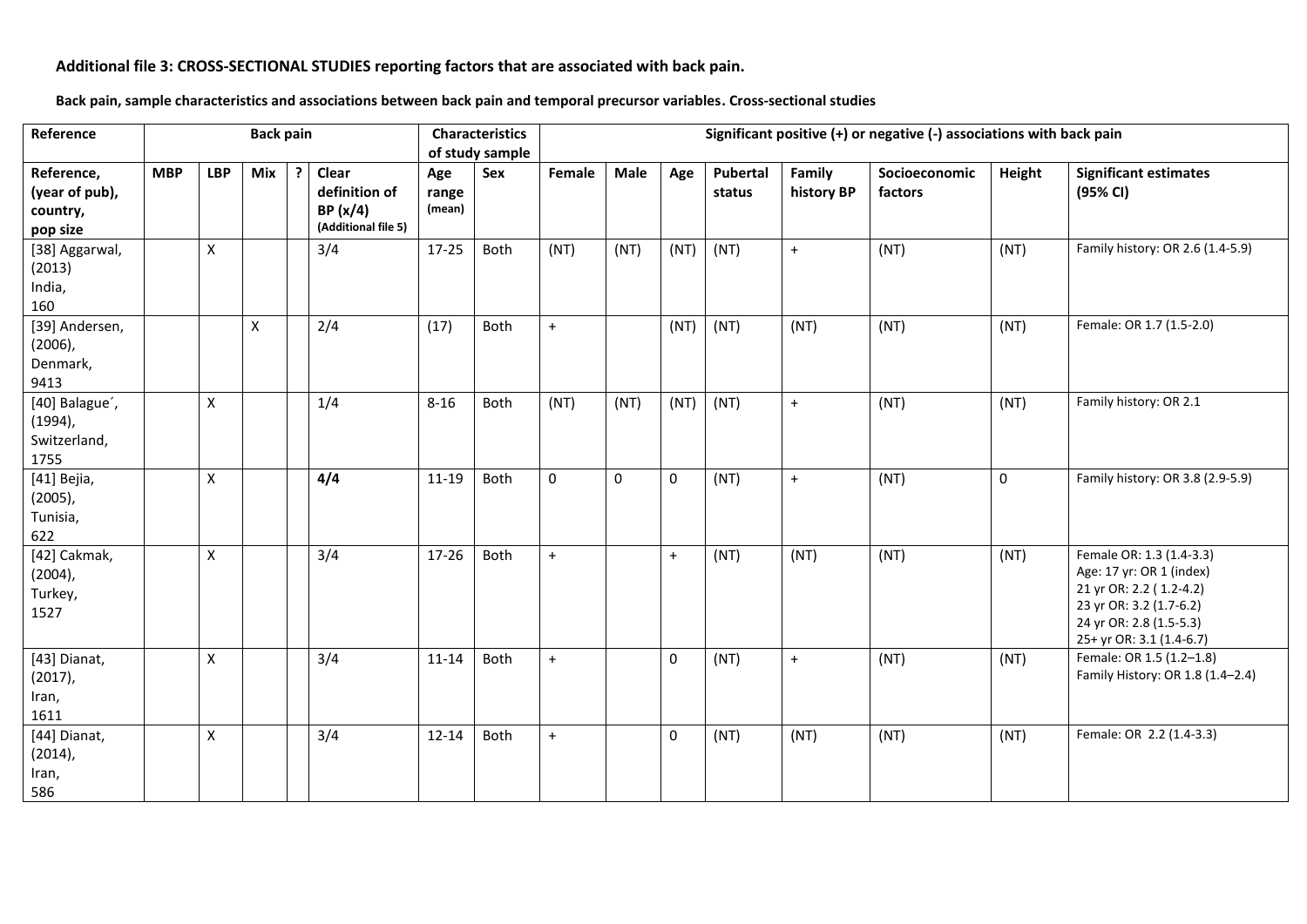| Reference                                                   |            |                    | <b>Back pain</b> |                    |                                                          |                        | <b>Characteristics</b><br>of study sample | Significant positive (+) or negative (-) associations with back pain |             |             |                    |                      |                          |             |                                                                                       |
|-------------------------------------------------------------|------------|--------------------|------------------|--------------------|----------------------------------------------------------|------------------------|-------------------------------------------|----------------------------------------------------------------------|-------------|-------------|--------------------|----------------------|--------------------------|-------------|---------------------------------------------------------------------------------------|
| Reference,<br>(year of pub),<br>country,<br>pop size        | <b>MBP</b> | <b>LBP</b>         | Mix              | ?                  | Clear<br>definition of<br>BP(x/4)<br>(Additional file 5) | Age<br>range<br>(mean) | Sex                                       | Female                                                               | Male        | Age         | Pubertal<br>status | Family<br>history BP | Socioeconomic<br>factors | Height      | <b>Significant estimates</b><br>(95% CI)                                              |
| $[45]$<br>Diepenmaat,<br>$(2006)$ ,<br>Netherlands,<br>3485 |            | X                  |                  |                    | 2/4                                                      | $12 - 16$              | Both                                      | $\ddot{}$                                                            |             | (NT)        | (NT)               | (NT)                 | (NT)                     | (NT)        | Female: OR 1.5 (1.1-1.9)                                                              |
| [46] Erne,<br>$(2011)$ ,<br>Switzerland,<br>189             |            | X                  |                  |                    | 2/4                                                      | $10-13$                | Both                                      | $\pmb{0}$                                                            | $\mathbf 0$ | $\ddot{}$   | (NT)               | $\mathbf 0$          | (NT)                     | (NT)        | Younger age: OR 0.2 (0.1-0.6)                                                         |
| [47] Fernandes,<br>$(2015)$ ,<br>Brazil,<br>1461            |            | X                  |                  |                    | 3/4                                                      | $10 - 14$              | Both                                      | $\ddot{}$                                                            |             | $\ddot{}$   | (NT)               | (NT)                 | (NT)                     | (NT)        | Female: OR 1.5 (1.1-1.9)<br>Age: 10-11 yr: OR 1 (index)<br>12-14 yr: OR 1.1 (1.1-1.3) |
| [48] Ganesan,<br>$(2017)$ ,<br>India,<br>1355               |            | $\pmb{\times}$     |                  |                    | 1/4                                                      | $20 - 29$              | Both                                      | $\mathbf 0$                                                          | $\mathbf 0$ | $\mathsf 0$ | (NT)               | $+$                  | (NT)                     | (NT)        | Family history: Standard error<br>$0.2$ (1.4, 2.7)<br>(OR 1.5 (1.1-1.9) calculated)   |
| [49] Ghandour,<br>$(2004)$ ,<br>USA,<br>8350                |            |                    |                  | $\pmb{\mathsf{X}}$ | 2/4                                                      | $11 - 19$              | Both                                      | <b>NR</b>                                                            | <b>NR</b>   | <b>NR</b>   | (NT)               | (NT)                 | 0                        | (NT)        |                                                                                       |
| [50] Gilkey,<br>$(2010)$ ,<br>USA,<br>963                   |            |                    |                  | Χ                  | 1/4                                                      | 18-22                  | Both                                      |                                                                      |             | $\pmb{0}$   | (NT)               | (NT)                 | $\pmb{0}$                | $\mathbf 0$ | Female: OR 0.6 (0.4-0.8)                                                              |
| [51] Graup,<br>$(2014)$ ,<br>Brazil,<br>1455                |            | $\pmb{\mathsf{X}}$ |                  |                    | 2/4                                                      | $10-17$                | Both                                      | $\ddot{}$                                                            |             | $\ddot{}$   | (NT)               | (NT)                 | $\pmb{0}$                | (NT)        | Female: OR 2.4 (1.7-3.3)<br>Older age: OR 1.1 (1.1-1.2)                               |
| [52] Gunzburg,<br>$(1999)$ ,<br>Belgium,<br>392             |            | $\pmb{\times}$     |                  |                    | 2/4                                                      | $8 - 11$               | Both                                      | $\mathbf 0$                                                          | 0           | (NT)        | (NT)               | (NT)                 | (NT)                     | (NT)        |                                                                                       |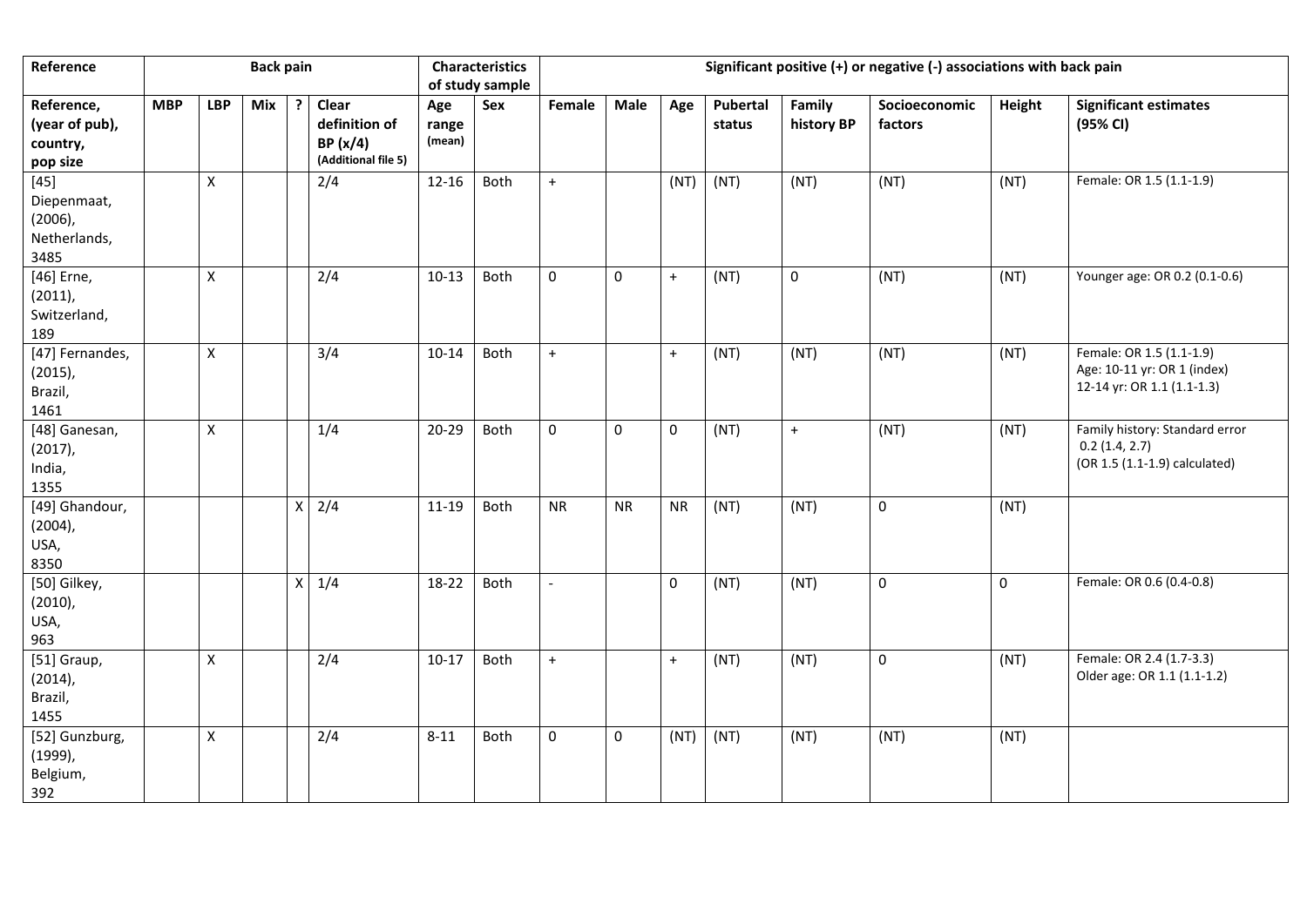| Reference                                            |            |                    | <b>Back pain</b> |             |                                                          |                        | <b>Characteristics</b><br>of study sample | Significant positive (+) or negative (-) associations with back pain |      |           |                    |                      |                          |             |                                                                                                               |
|------------------------------------------------------|------------|--------------------|------------------|-------------|----------------------------------------------------------|------------------------|-------------------------------------------|----------------------------------------------------------------------|------|-----------|--------------------|----------------------|--------------------------|-------------|---------------------------------------------------------------------------------------------------------------|
| Reference,<br>(year of pub),<br>country,<br>pop size | <b>MBP</b> | <b>LBP</b>         | Mix              | 7           | Clear<br>definition of<br>BP(x/4)<br>(Additional file 5) | Age<br>range<br>(mean) | Sex                                       | Female                                                               | Male | Age       | Pubertal<br>status | Family<br>history BP | Socioeconomic<br>factors | Height      | <b>Significant estimates</b><br>(95% CI)                                                                      |
| [53] Haag,<br>$(2016)$ ,<br>New Zealand,<br>1110     |            |                    | $\pmb{\times}$   |             | 3/4                                                      | $15-19$                | Both                                      | $+$                                                                  |      | $+$       | (NT)               | (NT)                 | (NT)                     | (NT)        | Female: OR 1.5 (1.0-2.1)<br>Age 15 yr: OR 1 (index)<br>16/17 yr OR 1.7 (1.2-2.3)<br>18/19 yr: OR 18 (1.2-2.8) |
| [54] Harreby,<br>$(1999)$ ,<br>Denmark,<br>1389      |            | $\mathsf{X}$       |                  |             | 4/4                                                      | 13-16                  | Both                                      | $+$                                                                  |      | $+$       | (NT)               | (NT)                 | (NT)                     | (NT)        | Female: OR 2.1 (1.6-2.9)<br>Older age 14 to 15 yr: 6.4%                                                       |
| [55] Hestbaek,<br>$(2008)$ ,<br>Denmark,<br>4771     |            | $\mathsf{X}$       |                  |             | 3/4                                                      | $12 - 18$              | Both                                      | (NT)                                                                 | (NT) | (NT)      | (NT)               | (NT)                 | $+$                      | (NT)        | Higher social class: OR 0.9 (0.8-0.9)                                                                         |
| [56] Hulsegge,<br>$(2011)$ ,<br>Netherlands,<br>2638 |            |                    |                  | $\mathsf X$ | 1/4                                                      | $10 - 12$              | Both                                      | (NT)                                                                 | (NT) | (NT)      | $\mathbf 0$        | (NT)                 | $\mathbf 0$              | $\mathbf 0$ |                                                                                                               |
| [57] Jones,<br>$(2004)$ ,<br>England,<br>1326        |            | Χ                  |                  |             | 2/4                                                      | $12 - 15$              | Both                                      | (NT)                                                                 | (NT) | (NT)      | (NT)               | $\mathbf{0}$         | (NT)                     | (NT)        |                                                                                                               |
| [58] Kaspiris,<br>$(2010)$ ,<br>Greece,<br>153       |            | X                  |                  |             | 3/4                                                      | $7 - 14$               | Both                                      | $\begin{array}{c} + \end{array}$                                     |      | $\ddot{}$ | (NT)               | $+$                  | (NT)                     | $\ddot{}$   | Female: OR 1.4 (1.0-2.1)<br>(calculated)<br>Older age: OR 1.2<br>Family history: OR 1.7                       |
| [59] Kovacs,<br>$(2003)$ ,<br>Spain,<br>7048         |            | $\pmb{\mathsf{X}}$ |                  |             | 3/4                                                      | 13-15                  | Both                                      | $+$                                                                  |      | (NT)      | (NT)               | (NT)                 | (NT)                     | (NT)        | Female: OR 1.1 (1.1-1.2)                                                                                      |
| [60] Kristensen,<br>$(2001)$ ,<br>Norway,<br>190     |            | Χ                  |                  |             | 3/4                                                      | (15)                   | Both                                      | (NT)                                                                 | (NT) | (NT)      | (NT)               | $\mathbf 0$          | (NT)                     | (NT)        |                                                                                                               |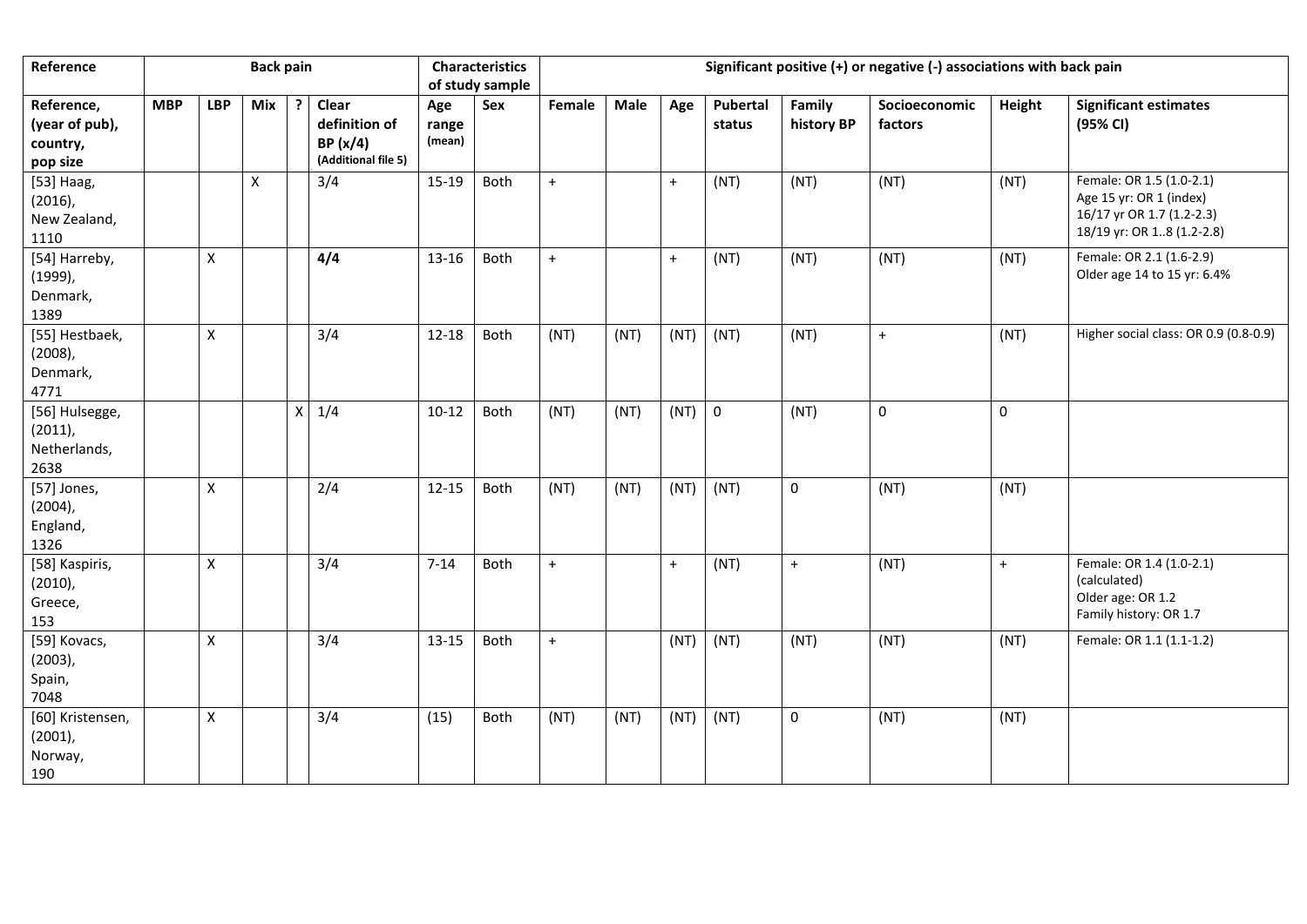| Reference                                                    |            |                    | <b>Back pain</b> |                    |                                                             |                        | <b>Characteristics</b><br>of study sample | Significant positive (+) or negative (-) associations with back pain |             |                          |                    |                      |                          |        |                                                                                                                                                                               |
|--------------------------------------------------------------|------------|--------------------|------------------|--------------------|-------------------------------------------------------------|------------------------|-------------------------------------------|----------------------------------------------------------------------|-------------|--------------------------|--------------------|----------------------|--------------------------|--------|-------------------------------------------------------------------------------------------------------------------------------------------------------------------------------|
| Reference,<br>(year of pub),<br>country,<br>pop size         | <b>MBP</b> | <b>LBP</b>         | Mix              |                    | Clear<br>definition of<br>BP $(x/4)$<br>(Additional file 5) | Age<br>range<br>(mean) | Sex                                       | Female                                                               | Male        | Age                      | Pubertal<br>status | Family<br>history BP | Socioeconomic<br>factors | Height | <b>Significant estimates</b><br>(95% CI)                                                                                                                                      |
| $[61]$<br>Kristjansdottir,<br>$(2002)$ ,<br>Iceland,<br>2173 |            |                    |                  | $\pmb{\mathsf{X}}$ | 0/4                                                         | $11 - 16$              | Both                                      | $\mathbf 0$                                                          | $\mathbf 0$ | $\ddot{}$                | (NT)               | (NT)                 | 0                        | (NT)   | Older age: r 0.2                                                                                                                                                              |
| [62] Leboeuf-<br>Yde,<br>$(2002)$ ,<br>Denmark,<br>806       |            |                    | Χ                |                    | 3/4                                                         | $8 - 16$               | Both                                      | (NT)                                                                 | (NT)        | (NT)                     | (NT)               | (NT)                 | $\ddot{}$<br>0           | (NT)   | Children parental low level of<br>education: OR 1.8 (1.1-2.0)<br>(no significant association in<br>adolescence)                                                               |
| [63] LeResche,<br>$(2005)$ ,<br>USA,<br>3101                 |            |                    |                  | Χ                  | 1/4                                                         | $11 - 17$              | Both                                      | $\pmb{0}$                                                            | 0           | (NT)                     | $+$                | (NT)                 | (NT)                     | (NT)   | Later pubertal status:<br>OR 2.0 (girls)<br>OR 1.9 (boys)                                                                                                                     |
| [64] Masiero,<br>$(2008)$ ,<br>Italy,<br>7542                |            | X                  |                  |                    | 3/4                                                         | 13-16                  | Both                                      | $+$                                                                  |             | (NT)                     | (NT)               | $+$                  | (NT)                     | (NT)   | Female: OR 1.9 (1.7-2.2)<br>Family history: OR 1.8 (1.5-2.0)                                                                                                                  |
| [65] Mattila,<br>$(2008)$ ,<br>Finland,<br>7040              |            | $\pmb{\mathsf{X}}$ |                  |                    | 2/4                                                         | 18-29                  | Males                                     | (NT)                                                                 | (NT)        | $+$                      | (NT)               | (NT)                 | (NT)                     | (NT)   | Age 17/18 yr: OR: 1 (index)<br>21+ yr: OR 1.6 (1.2-2.1)                                                                                                                       |
| [66] Minghelli,<br>$(2014)$ ,<br>Portugal,<br>966            |            | X                  |                  |                    | 3/4                                                         | $10 - 16$              | Both                                      | $\ddot{}$                                                            |             | $\ddot{}$                | (NT)               | (NT)                 | (NT)                     | (NT)   | Females: OR 2.1 (1.6-2.7)<br>Age 10-12 yr: OR 1 (index)<br>13-16 yr: 1.5 (1.2-2.0)                                                                                            |
| [67] Mohseni-<br>Bandpei,<br>$(2007)$ ,<br>Iran,<br>4813     |            | X                  |                  |                    | 2/4                                                         | $11 - 14$              | Both                                      | 0                                                                    | 0           | $\overline{\phantom{a}}$ | (NT)               | (NT)                 | (NT)                     | (NT)   | Age: OR 0.5 (0.4-0.6)                                                                                                                                                         |
| [68] Ng,<br>$(2014)$ ,<br>Australia,<br>265                  |            | X                  |                  |                    | 2/4                                                         | $14 - 16$              | Both                                      |                                                                      | $+$         | (NT)                     | (NT)               | (NT)                 | (NT)                     | (NT)   | Prevalence percentage<br>Male: Lifetime 94%, point 65%<br>Female: Lifetime 78%, point 53%<br>(Females: Lifetime: OR 0.2 (0.1-<br>0.5), point: OR 0.3 (0.2-0.5)<br>calculated) |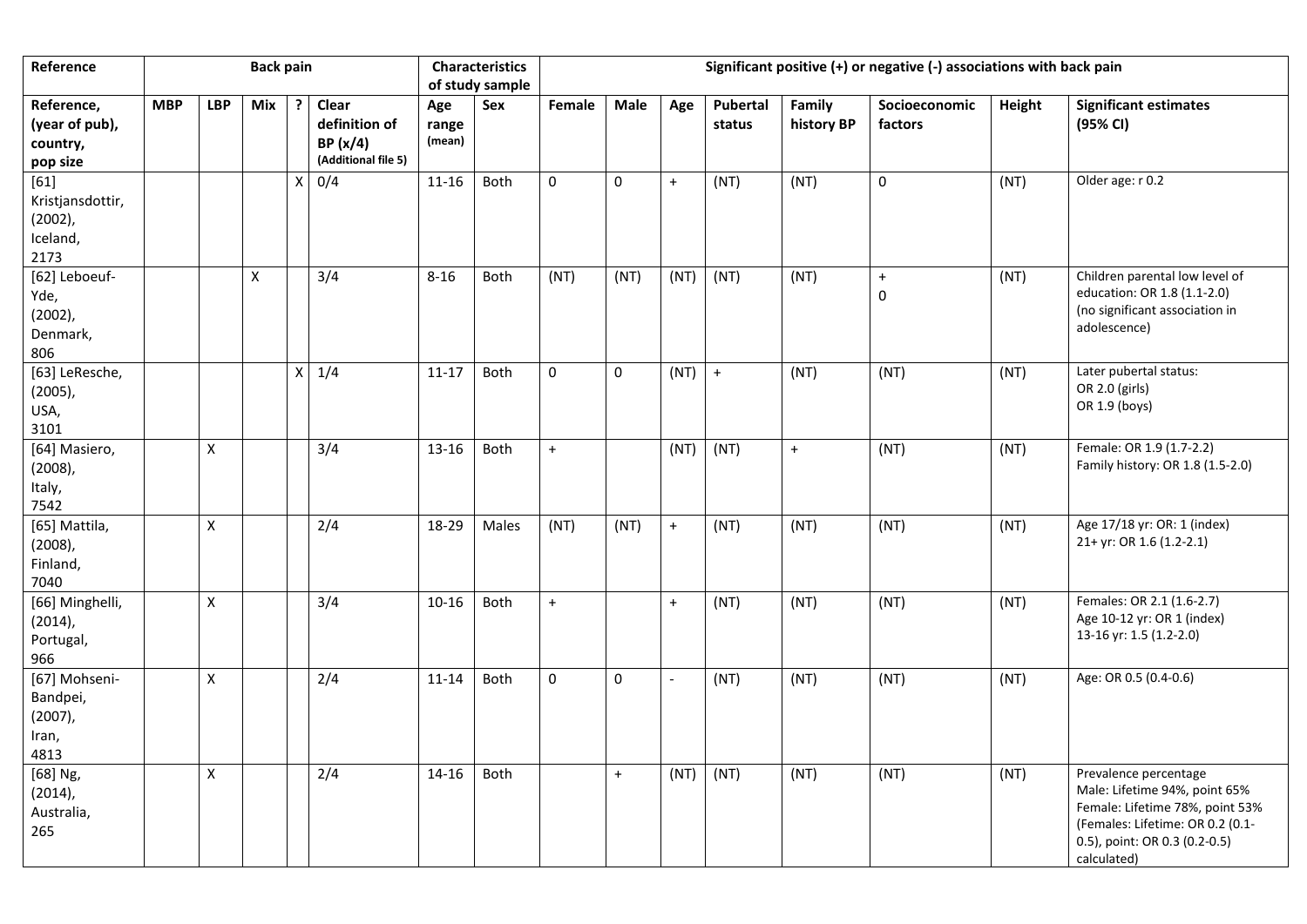| Reference                                                  |            |              | <b>Back pain</b> |                    |                                                          |                        | <b>Characteristics</b><br>of study sample | Significant positive (+) or negative (-) associations with back pain |              |                  |                    |                      |                          |        |                                                                                                                                                    |
|------------------------------------------------------------|------------|--------------|------------------|--------------------|----------------------------------------------------------|------------------------|-------------------------------------------|----------------------------------------------------------------------|--------------|------------------|--------------------|----------------------|--------------------------|--------|----------------------------------------------------------------------------------------------------------------------------------------------------|
| Reference,<br>(year of pub),<br>country,<br>pop size       | <b>MBP</b> | <b>LBP</b>   | <b>Mix</b>       | ?                  | Clear<br>definition of<br>BP(x/4)<br>(Additional file 5) | Age<br>range<br>(mean) | Sex                                       | Female                                                               | Male         | Age              | Pubertal<br>status | Family<br>history BP | Socioeconomic<br>factors | Height | <b>Significant estimates</b><br>(95% CI)                                                                                                           |
| [69] Noll,<br>$(2016)$ ,<br>Brazil,<br>1597                |            |              |                  | $\pmb{\mathsf{X}}$ | 2/4                                                      | $11 - 16$              | Both                                      | $\bf{+}$                                                             |              | $\mathbf 0$      | (NT)               | $\pm$                | $\pmb{0}$                | (NT)   | Female: PR 1.1 (1.1-1.2)<br>Family history: PR 1.2 (1.2-1.3)                                                                                       |
| [70] Noll,<br>$(2016)$ ,<br>Brazil,<br>361                 |            |              |                  | $\mathsf{X}$       | 2/4                                                      | $14 - 20$              | Both                                      | $+$                                                                  |              | 0                | (NT)               | $+$                  | $+$                      | (NT)   | Female: PR 1.2 (1.1-1.3)<br>Family history: PR 1.2 (1.1-1.3)<br>Ethnicity: White: PR: 1<br>Asian: PR 1.2 (1.1-1.4)<br>Indigenous: PR 1.4 (1.3-1.5) |
| [71] Onofrio,<br>(2012),<br>Brazil,<br>1233                |            | X            |                  |                    | 3/4                                                      | 13-19                  | Both                                      | $\mathbf 0$                                                          | $\mathsf{O}$ | $\mathbf 0$      | (NT)               | (NT)                 | $+$                      | (NT)   | Non-white: PR 1.4 (1.0-1.9)                                                                                                                        |
| [72] Pasanen,<br>$(2016)$ ,<br>Finland,<br>401             |            | X            |                  |                    | 3/4                                                      | $13-17$                | Both                                      | $\pmb{0}$                                                            | $\pmb{0}$    | $\boldsymbol{+}$ | (NT)               | $+$                  | (NT)                     | (NT)   | Age (per year): OR 1.2 (1.1-1.4)<br>Family history: OR 2.0 (1.2-3.3)                                                                               |
| [73] Prista,<br>$(2004)$ ,<br>Mozambique,<br>204           |            | $\mathsf{x}$ |                  |                    | 3/4                                                      | $11 - 16$              | Both                                      | $\mathbf 0$                                                          | $\pmb{0}$    | $\mathbf 0$      | (NT)               | (NT)                 | $+$                      | (NT)   | Living in peripheral centre: OR 1<br>Living in wealthier urban centre<br>OR: 3.1                                                                   |
| [74] Rodrigues-<br>Oviedo,<br>$(2012)$ ,<br>Spain,<br>1403 |            |              |                  | $\mathsf{X}$       | 1/4                                                      | $12 - 17$              | Both                                      | $+$                                                                  |              | $+$              | (NT)               | (NT)                 | (NT)                     | (NT)   | Female: OR 1.6 (1.3-2.1)<br>Older age: OR 1.2 (1.1-1.3)                                                                                            |
| $[75]$<br>Scarabottolo,<br>$(2017)$ ,<br>Brazil,<br>1011   |            | $\mathsf X$  |                  |                    | 3/4                                                      | $10-17$                | Both                                      | $\mathbf 0$                                                          | $\mathsf{O}$ | $+$              | (NT)               | (NT)                 | $\mathsf{O}\xspace$      | (NT)   | Older age: older 25.1%, younger<br>adolescents 12.4%                                                                                               |
| [76] Shehab,<br>$(2004)$ ,<br>Kuwait,<br>400               |            | $\mathsf{x}$ |                  |                    | 2/4                                                      | $10 - 18$              | Both                                      | $+$                                                                  |              | (NT)             | (NT)               | (NT)                 | (NT)                     | (NT)   | Female: prevalence percentage<br>64.7%<br>males: prevalence percentage<br>50.8%<br>(Females: OR: 1.8 (1.2-2.7)<br>calculated)                      |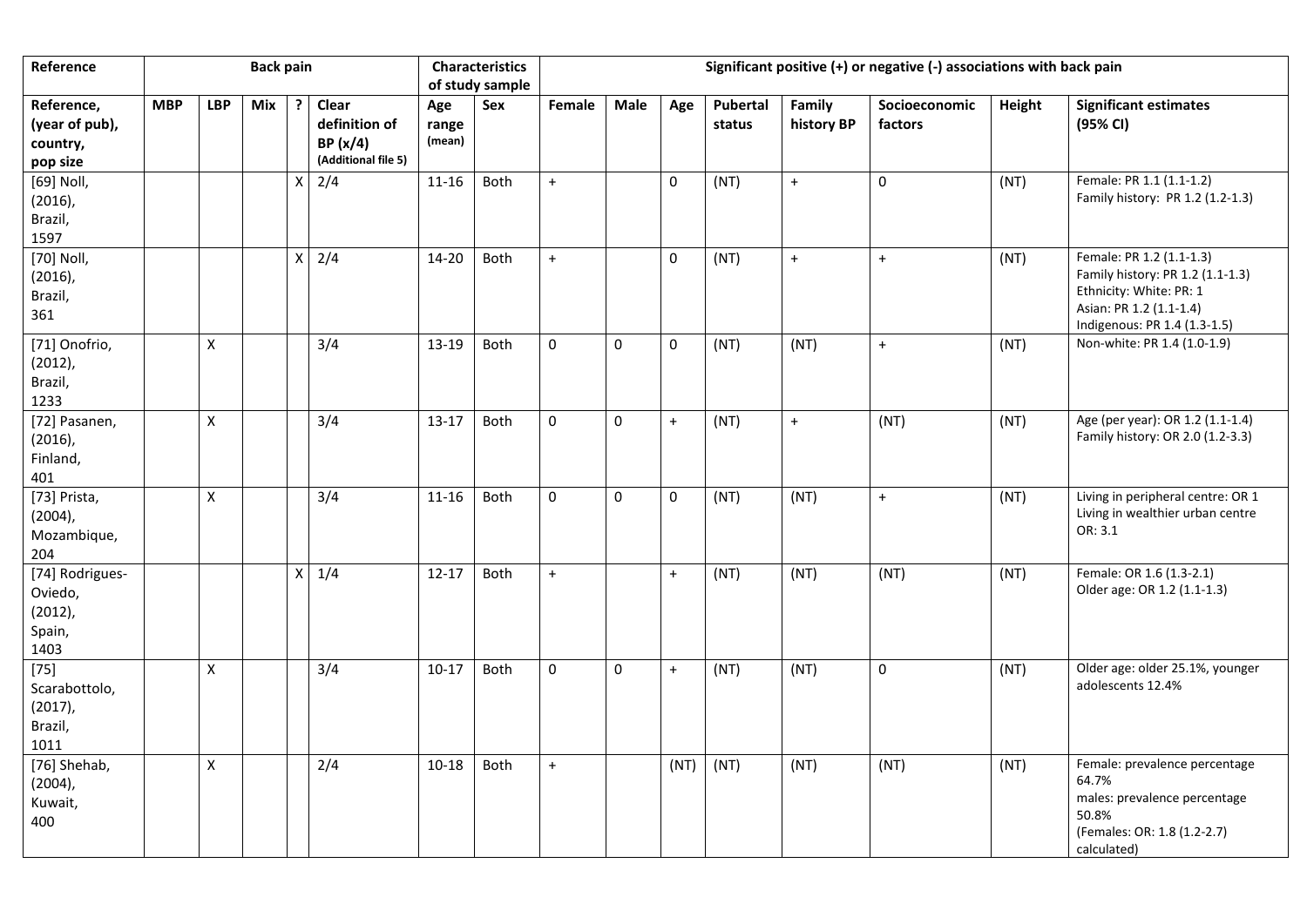| Reference                                            |            |              | <b>Back pain</b> |                    |                                                          |                        | <b>Characteristics</b><br>of study sample | Significant positive (+) or negative (-) associations with back pain |      |                          |                    |                      |                          |        |                                                                                                                     |
|------------------------------------------------------|------------|--------------|------------------|--------------------|----------------------------------------------------------|------------------------|-------------------------------------------|----------------------------------------------------------------------|------|--------------------------|--------------------|----------------------|--------------------------|--------|---------------------------------------------------------------------------------------------------------------------|
| Reference,<br>(year of pub),<br>country,<br>pop size | <b>MBP</b> | <b>LBP</b>   | Mix              | ?                  | Clear<br>definition of<br>BP(x/4)<br>(Additional file 5) | Age<br>range<br>(mean) | Sex                                       | Female                                                               | Male | Age                      | Pubertal<br>status | Family<br>history BP | Socioeconomic<br>factors | Height | <b>Significant estimates</b><br>(95% CI)                                                                            |
| [77] Sheir-Neiss<br>$(2003)$ ,<br>USA,<br>1126       |            |              |                  | X                  | 2/4                                                      | $12 - 18$              | Both                                      | $+$                                                                  |      | (NT)                     | (NT)               | (NT)                 | (NT)                     | (NT)   | Female: OR 2.2 (1.6-2.9)                                                                                            |
| [78] Shipp,<br>$(2007)$ ,<br>USA,<br>2536            |            |              |                  | $\mathsf X$        | 3/4                                                      | $14 - 18$              | Both                                      | $+$                                                                  |      | (NT)                     | (NT)               | (NT)                 | (NT)                     | (NT)   | Female: OR 4.6 (1.8-11.7)                                                                                           |
| [79] Silva,<br>$(2016)$ ,<br>Brazil,<br>961          |            |              | $\pmb{\times}$   |                    | 3/4                                                      | 14-19                  | Both                                      | $+$                                                                  |      | 0                        | (NT)               | (NT)                 | (NT)                     | (NT)   | Female: OR 2.4 (1.9-3.2)                                                                                            |
| [80] Silva,<br>$(2014)$ ,<br>Brazil,<br>343          |            | $\mathsf{x}$ |                  |                    | 3/4                                                      | $12 - 15$              | Both                                      | $\pmb{0}$                                                            | 0    | $+$                      | (NT)               | (NT)                 | 0                        | (NT)   | Age 12 yr: OR 1 (index)<br>14 yr: OR 1.3 (1.1-1.7)                                                                  |
| [81] Skaggs,<br>$(2006)$ ,<br>USA,<br>1540           |            |              |                  | X                  | 1/4                                                      | $10 - 15$              | Both                                      | $\ddot{}$                                                            |      | $\overline{\phantom{0}}$ | (NT)               | (NT)                 | (NT)                     | (NT)   | Female: 43%, Male: 32%<br>(Female: OR: 1.6 (1.3-2.0)<br>calculated)<br>Younger age: OR 1.5(male), OR<br>1.4(female) |
| [82] Turk,<br>$(2011)$ ,<br>Slovenia,<br>190         |            | X            |                  |                    | 2/4                                                      | $11 - 15$              | Both                                      | (NT)                                                                 | (NT) | $\mathbf 0$              | (NT)               | (NT)                 | (NT)                     | 0      |                                                                                                                     |
| [83] Van Gent,<br>$(2003)$ ,<br>Netherlands,<br>745  |            |              |                  | $\pmb{\mathsf{X}}$ |                                                          | $12 - 14$              | Both                                      | $\ddot{}$                                                            |      | $\pmb{0}$                | (NT)               | (NT)                 | $+$                      | (NT)   | Female: 54%, Males 39%<br>(females: OR: 1.8 (1.3-2.4)<br>calculated)<br>Residence: 52% (city), 43% (village)        |
| [84] Viry,<br>$(1999)$ ,<br>France<br>123            |            |              |                  | X                  | 2/4                                                      | 13-15                  | Both                                      | $+$                                                                  |      | (NT)                     | (NT)               | (NT)                 | (NT)                     | (NT)   | Female: OR 2.7 (1.2-6.1)                                                                                            |